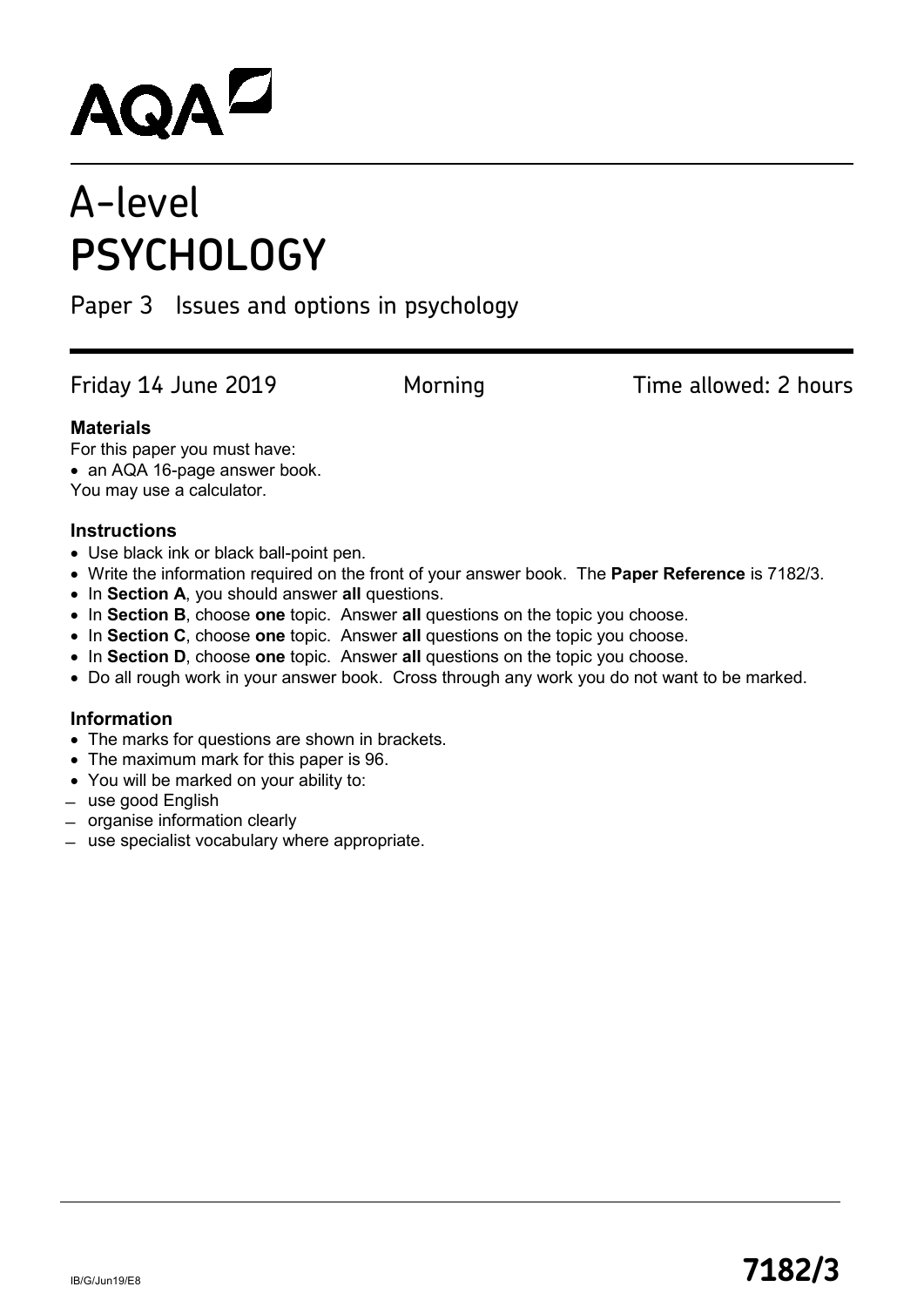## **Section A**

### **Issues and debates in psychology**

Answer **all** questions in this section.

**0 1** Explain what psychologists mean by socially sensitive research.

**[2 marks]**

Most early psychologists focused on causal explanations and argued that behaviour was determined by either internal or external influences. In the 1960s, some psychologists chose to focus more on the role of free will in behaviour. More recently, there has been a broad shift back to more deterministic thinking, but this time with the focus on biology and cognitive processes.



**0 2** Referring to the text above, explain what is meant by a paradigm shift.

**[4 marks]**



**0 3** Which **two** of the following are examples of ethnocentrism? Write the **two** correct letters in your answer book.

**[2 marks]**

When a Chinese researcher:

- **A** assumes findings from research in other countries also apply to people in China.
- **<sup>B</sup>** chooses to carry out research with people from China rather than with people from other countries.
- **C** expects people from other countries to behave in the same way as people from China.
- **D** thinks that people from China are superior to people from other countries.
- **E** treats people from China in the same way that she treats people from other countries.



**0**  $\vert$  **4**  $\vert$  Discuss the nature-nurture debate in psychology.

**[16 marks]**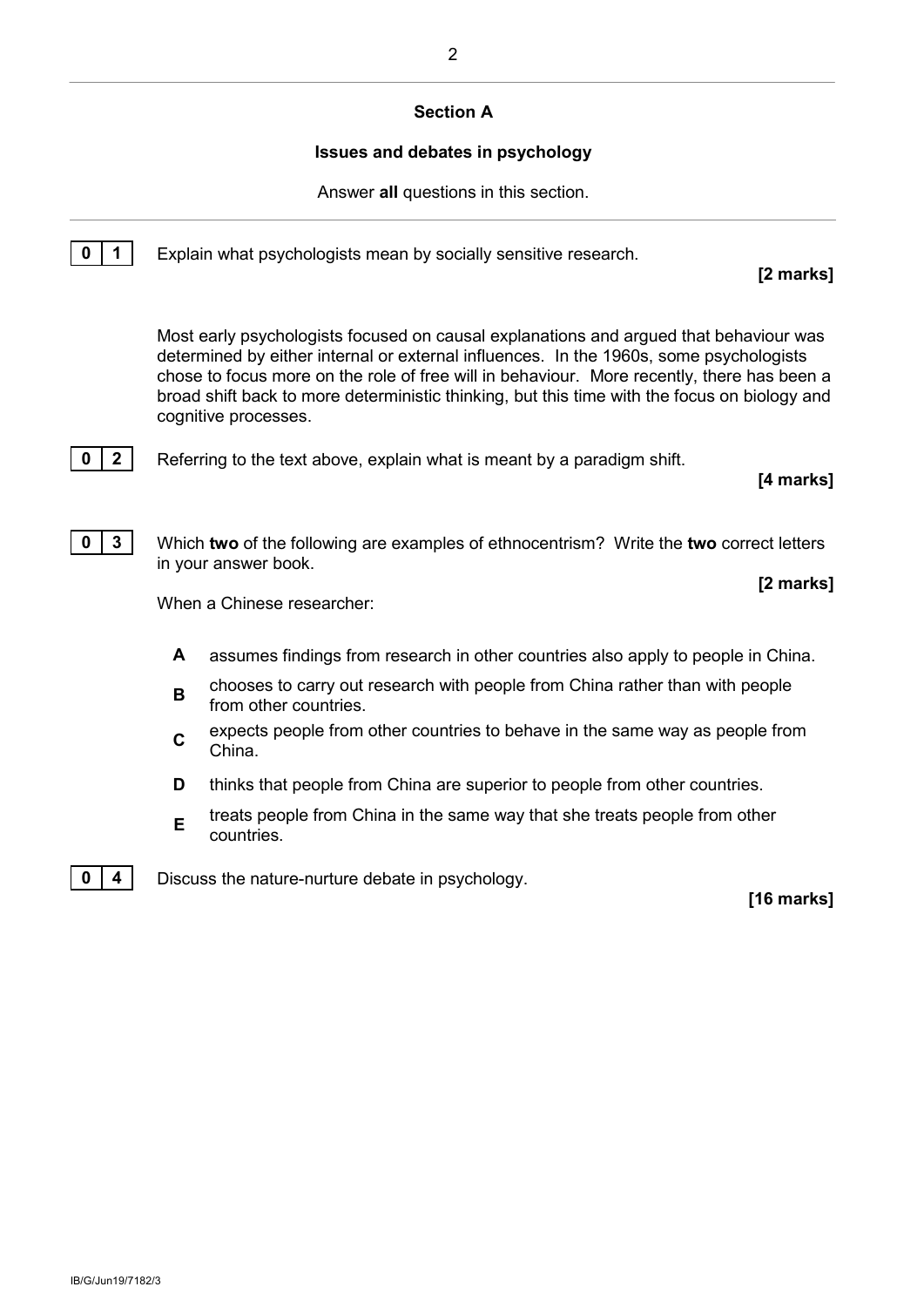# **Section B**

# **Relationships or Gender or Cognition and development**

Choose **one** topic from **Section B**. Answer **all** questions on the topic you choose.

# **Topic: Relationships 0 5** Outline and briefly discuss the relationship between sexual selection and human reproductive behaviour. **[8 marks] 0 6** Describe and evaluate the social exchange theory of romantic relationships. **[16 marks] Topic: Gender 0** | **7** | Outline and briefly discuss Freud's theory of the Oedipus complex as an explanation for gender development in boys. **[8 marks] 0** | **8** | Describe and evaluate Kohlberg's explanation for gender development. **[16 marks] Topic: Cognition and development 0** | **9** | Outline and briefly discuss the role of the mirror neuron system in social cognition. **[8 marks] 1 0** Describe and evaluate Piaget's research in relation to the pre-operational stage of intellectual development. **[16 marks]**

**Turn over for Section C**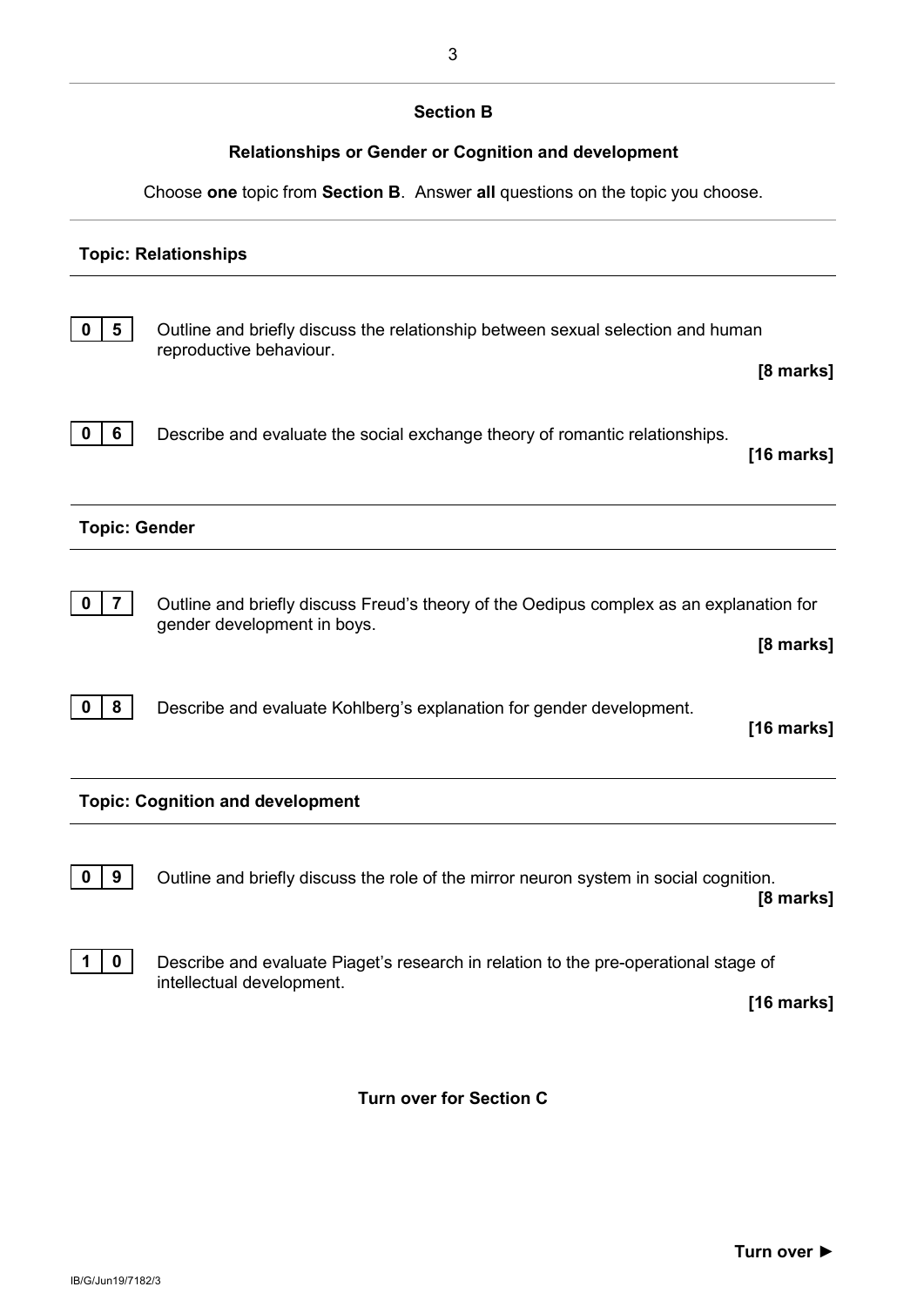# **Section C**

# **Schizophrenia or Eating behaviour or Stress**

Choose **one** topic from **Section C**. Answer **all** questions on the topic you choose.

### **Topic: Schizophrenia**

**1 1** Name and briefly outline **one** negative symptom of schizophrenia.

#### **[2 marks]**

In a study of communication, researchers used a language rating scale to compare two groups of participants. Participants in **Group A** were a volunteer sample of people from a self-help group for people with schizophrenia. Participants in **Group B**, the control group, were a volunteer sample of people who attended a community centre.

The researchers used an inferential statistical test to see if there was a significant difference in language rating between the two groups.

**1 2**

Explain why a Mann-Whitney test is an appropriate choice of statistical test in this situation and a Spearman's test is not.

**[2 marks]**

**1 3** Explain **one** reason why there might be a problem of bias and generalisation in this study. How could the researchers modify their study to deal with this problem?

**[4 marks]**



**1 4** Discuss the use of an interactionist approach in explaining **and** treating schizophrenia. **[16 marks]**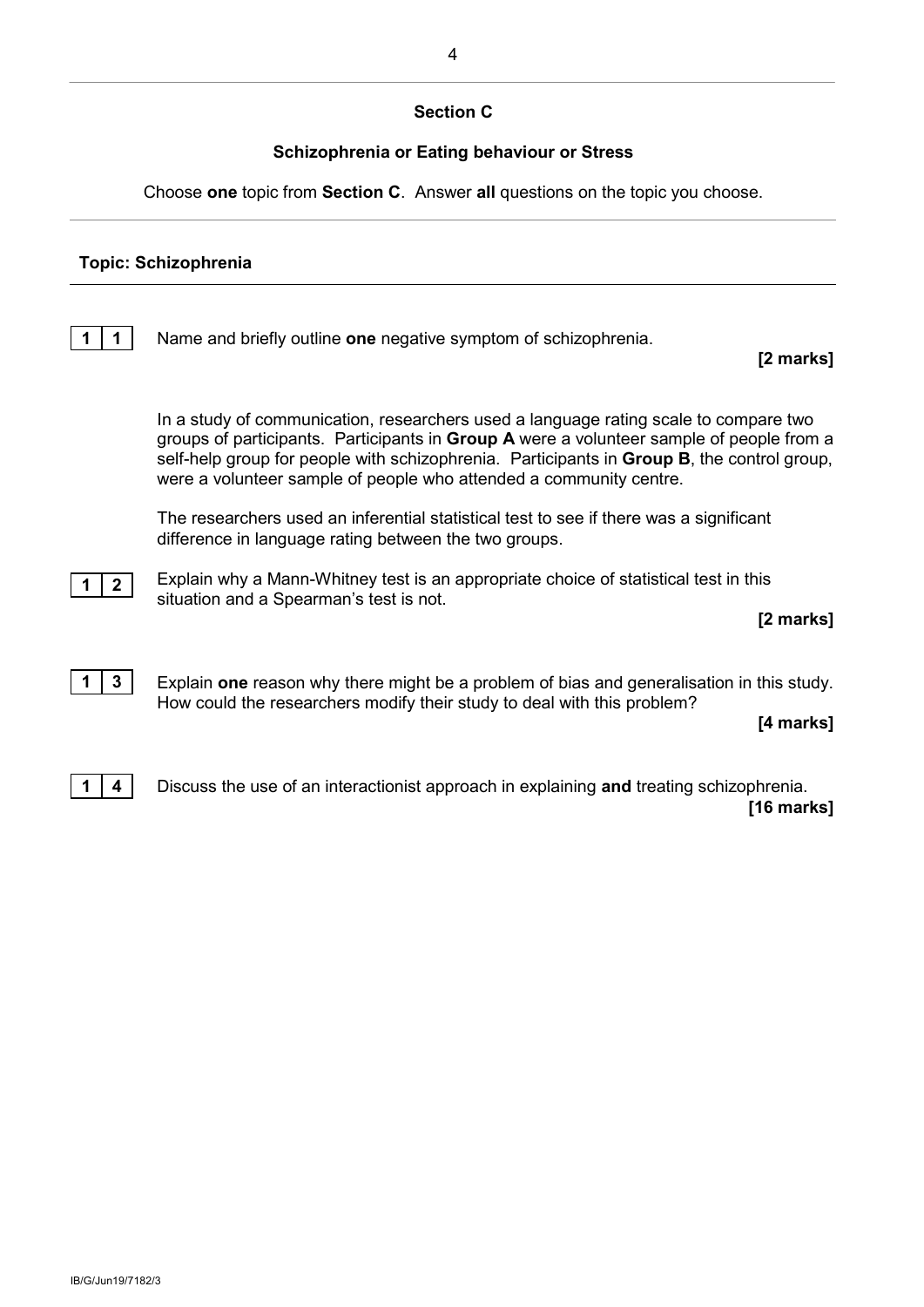#### **Topic: Eating behaviour**



**1 8** Describe and evaluate genetic **and** neural explanations for obesity.

**[16 marks]**

## **Section C continues on the next page**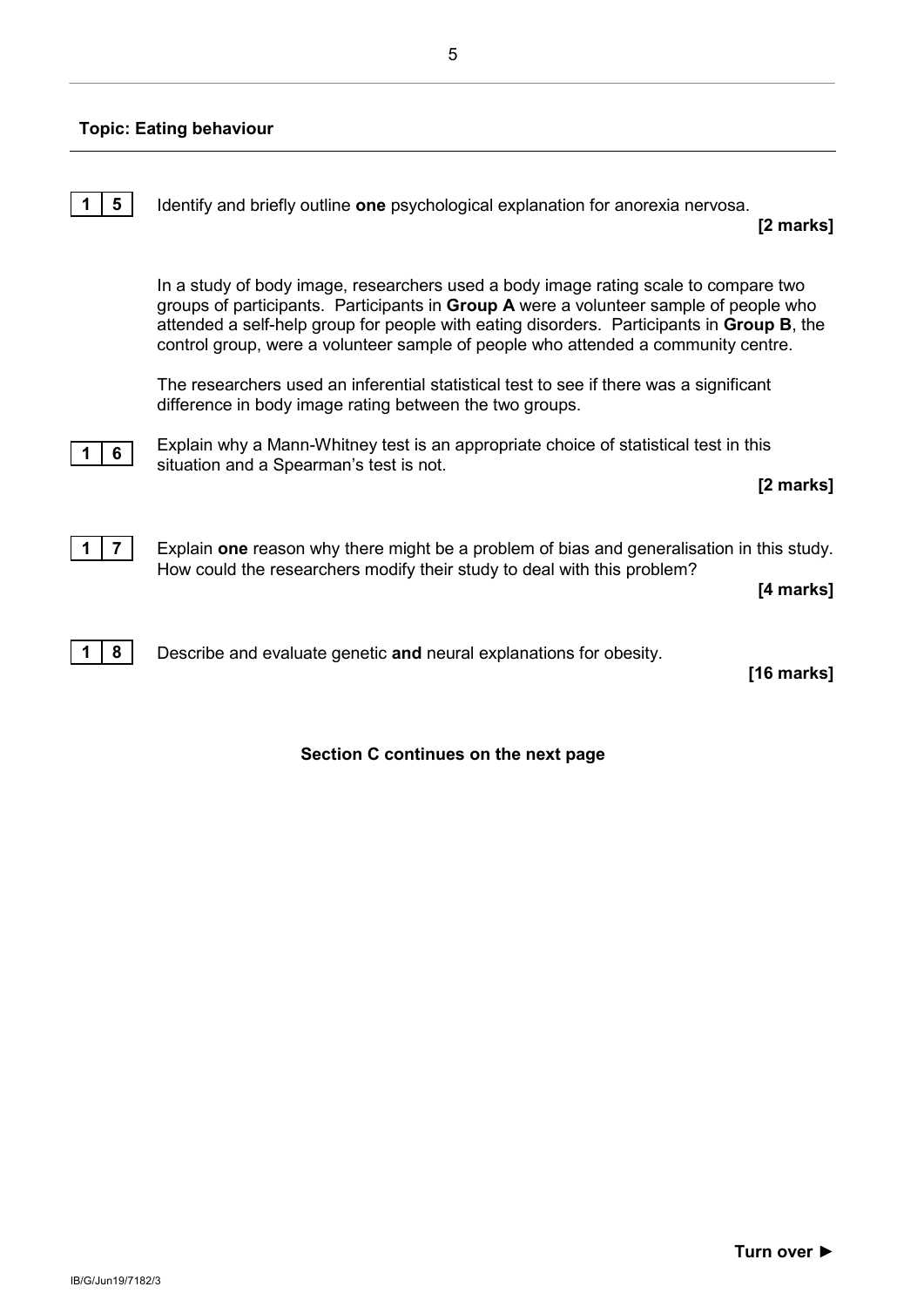# **Topic: Stress**

|   | Name one type of drug used to treat stress and briefly outline how it functions.<br>[2 marks]                                                                                                                                                                                                                                                        |
|---|------------------------------------------------------------------------------------------------------------------------------------------------------------------------------------------------------------------------------------------------------------------------------------------------------------------------------------------------------|
|   | In a study of stress, researchers used a stress rating scale to compare two groups of<br>participants. Participants in Group A were a volunteer sample of people who attended a<br>self-help group for people with stress. Participants in <b>Group B</b> , the control group, were a<br>volunteer sample of people who attended a community centre. |
|   | The researchers used an inferential statistical test to see if there was a significant<br>difference in stress rating between the two groups.                                                                                                                                                                                                        |
| 0 | Explain why a Mann-Whitney test is an appropriate choice of statistical test in this<br>situation and a Spearman's test is not.<br>[2 marks]                                                                                                                                                                                                         |
|   | Explain one reason why there might be a problem of bias and generalisation in this study.<br>How could the researchers modify their study to deal with this problem?<br>[4 marks]                                                                                                                                                                    |



**2 2** Discuss the role of personality type and hardiness in stress.

**[16 marks]**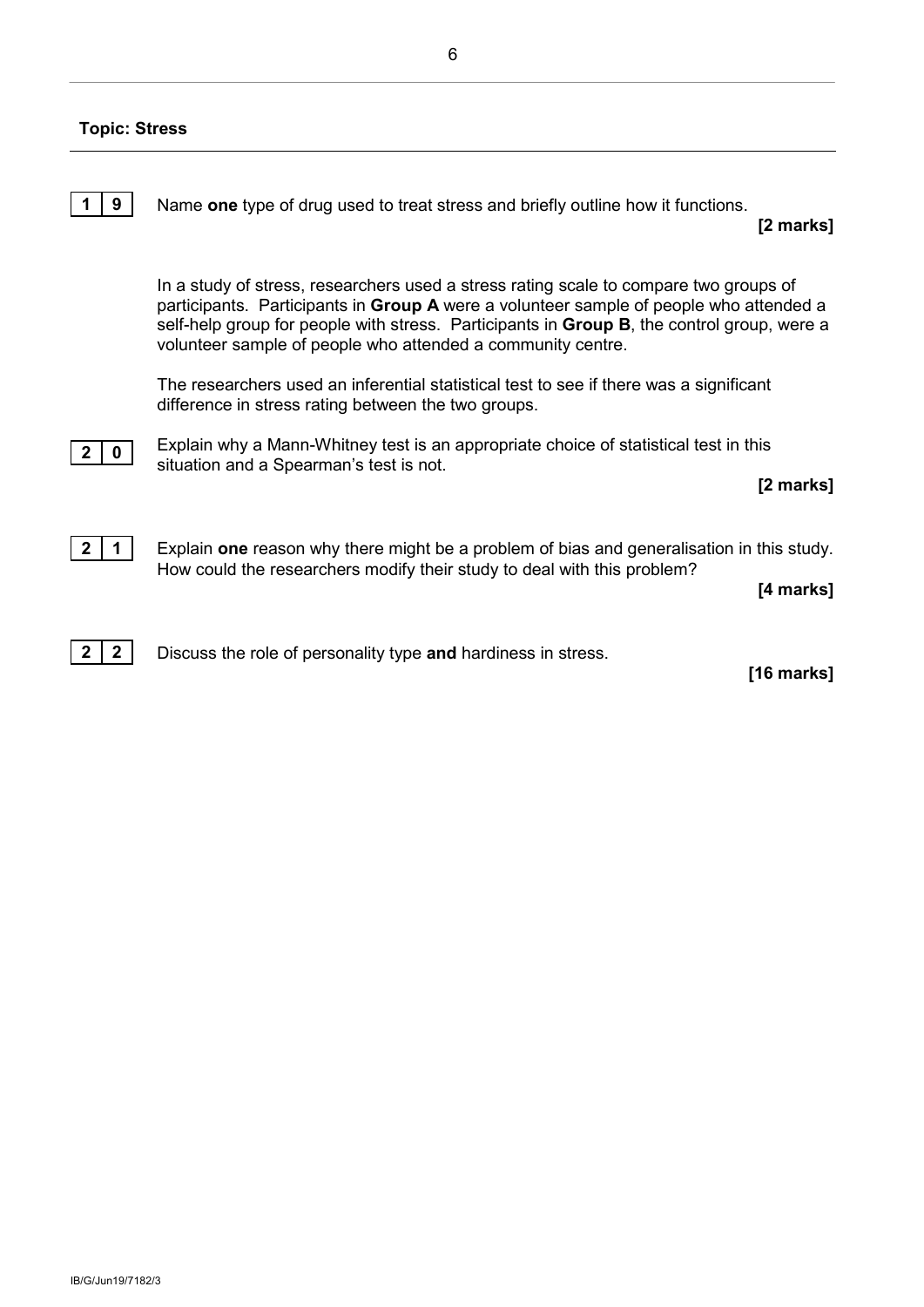# **Section D**

# **Aggression or Forensic psychology or Addiction**

Choose **one** topic from **Section D**. Answer **all** questions on the topic you choose.

# **Topic: Aggression**

A psychologist used a set of negative images to assess violent attitudes before and after participants played a 30-minute computer game. In a repeated measures design, 15 participants were tested before and after playing the game using a single set of images.

**2 3** Explain how two sets of images could be used in this study and why this would be an improvement.

#### **[4 marks]**

Each participant had a different total score in the before condition, where the maximum score was 40 and the median score was 23.



**2 4 How many of the participants had a score < the median in the before condition?** Explain your answer.

#### **[4 marks]**

Researchers observed two brightly coloured male Siamese fighting fish. The fish were in separate tanks with a slide screen between the tanks so the fish could not see each other. When the slide screen was raised so that the fish could see each other, they both reacted by puffing themselves up to appear larger. The fish also puffed themselves up when a small, brightly coloured piece of card was displayed alongside the tank.



**2 5** Describe what is meant by a fixed action pattern. Refer to the study above in your answer.

#### **[8 marks]**

**2 6** Outline and evaluate the dispositional explanation for institutional aggression in prisons. **[8 marks]**

**Section D continues on the next page**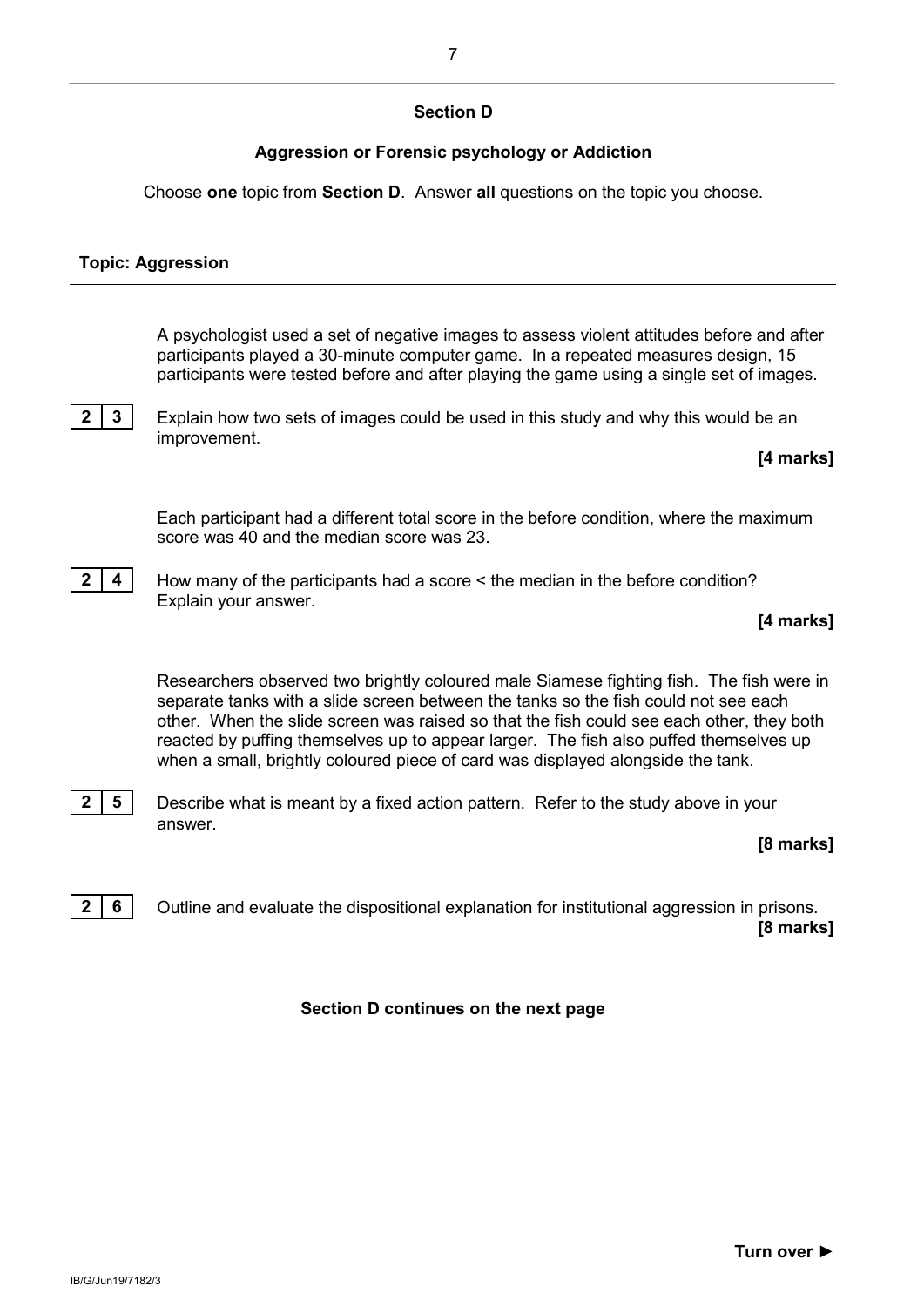#### **Topic: Forensic psychology**

A psychologist used a set of negative images to assess angry attitudes before and after participants took part in a 30-minute anger management session. In a repeated measures design, 15 participants were tested before and after the session using a single set of images.



**2 7** Explain how two sets of images could be used in this study and why this would be an improvement.

**[4 marks]**

Each participant had a different total score in the before condition, where the maximum score was 40 and the median score was 23.



**2 8** How many of the participants had a score < the median in the before condition? Explain your answer.

#### **[4 marks]**

Researchers studied three generations of several families, noting the frequency and type of offending. They found that sons and grandsons of offenders often committed similar crimes themselves. The researchers also interviewed people who knew the families, such as friends and neighbours. Most friends and neighbours were not concerned by the offending behaviour, and some said it was a good way to behave in the circumstances.



**2 9** Describe differential association theory in the context of offending. Refer to the study above in your answer.

#### **[8 marks]**



**3 0** Outline and evaluate official statistics and/or victim surveys as ways of measuring crime. **[8 marks]**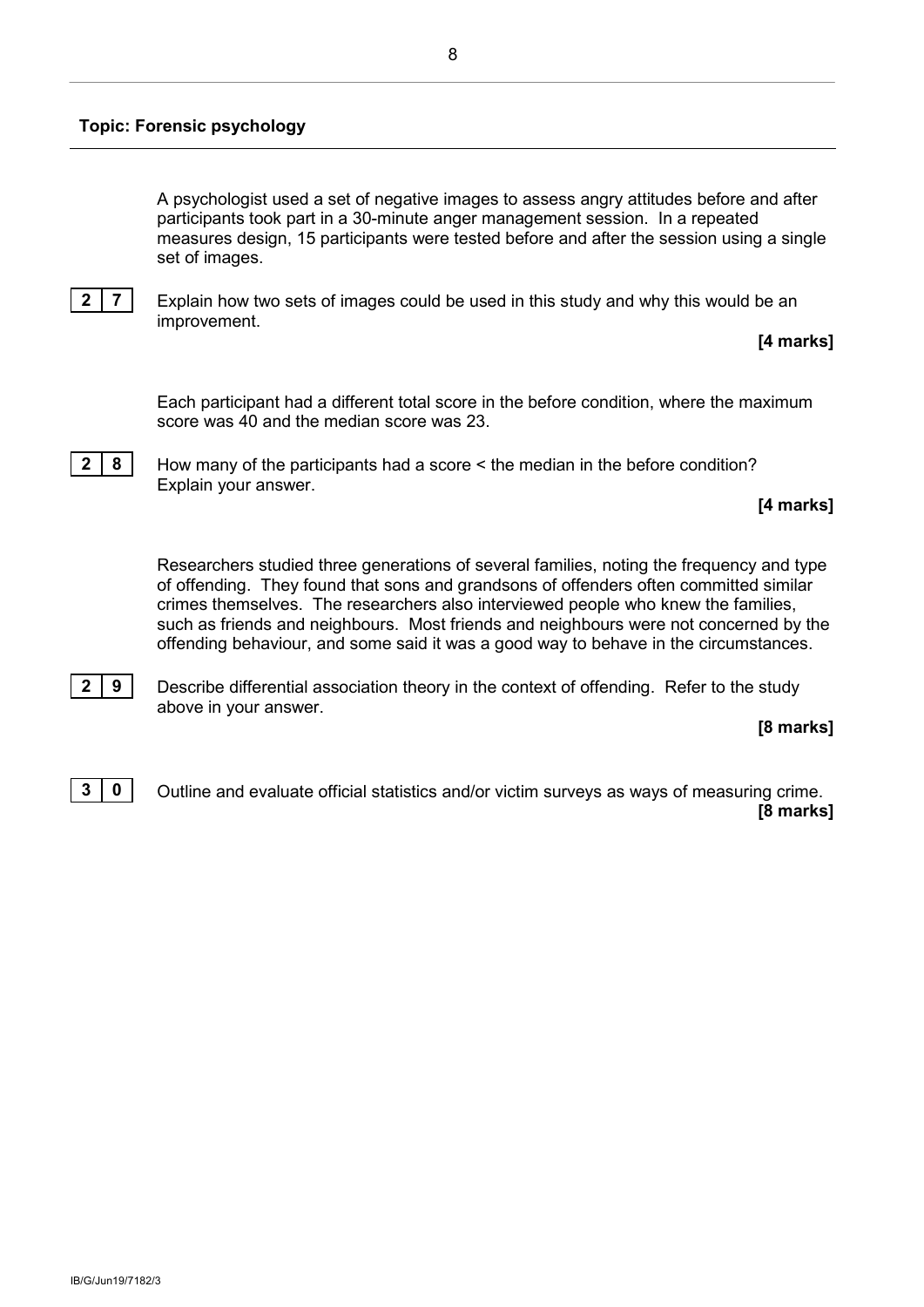#### **Topic: Addiction**

A psychologist used a set of negative images to assess attitudes to smoking before and after participants took part in a 30-minute covert sensitisation session. In a repeated measures design, 15 participants were tested before and after the session using a single set of images.



**3 1** Explain how two sets of images could be used in this study and why this would be an improvement.

#### **[4 marks]**

Each participant had a different total score in the before condition, where the maximum score was 40 and the median score was 23.

**3 2** How many of the participants had a score < the median in the before condition? Explain your answer.

#### **[4 marks]**

Researchers studied the role of learning in gambling. Using a computer programme, they manipulated the predictability of 'wins' on different machines. For example, some machines were set to pay out after 2 minutes of play and others, on average, after every tenth bet. The researchers found a link between gambling behaviour and the setting of the machine. They also found that on certain machines, people would carry on betting for a long time after the last win.

**3 3** Describe learning theory as applied to gambling. Refer to the study above in your answer.

#### **[8 marks]**

**3 4** Outline and evaluate personality as a risk factor in the development of addiction.

**[8 marks]**

## **END OF QUESTIONS**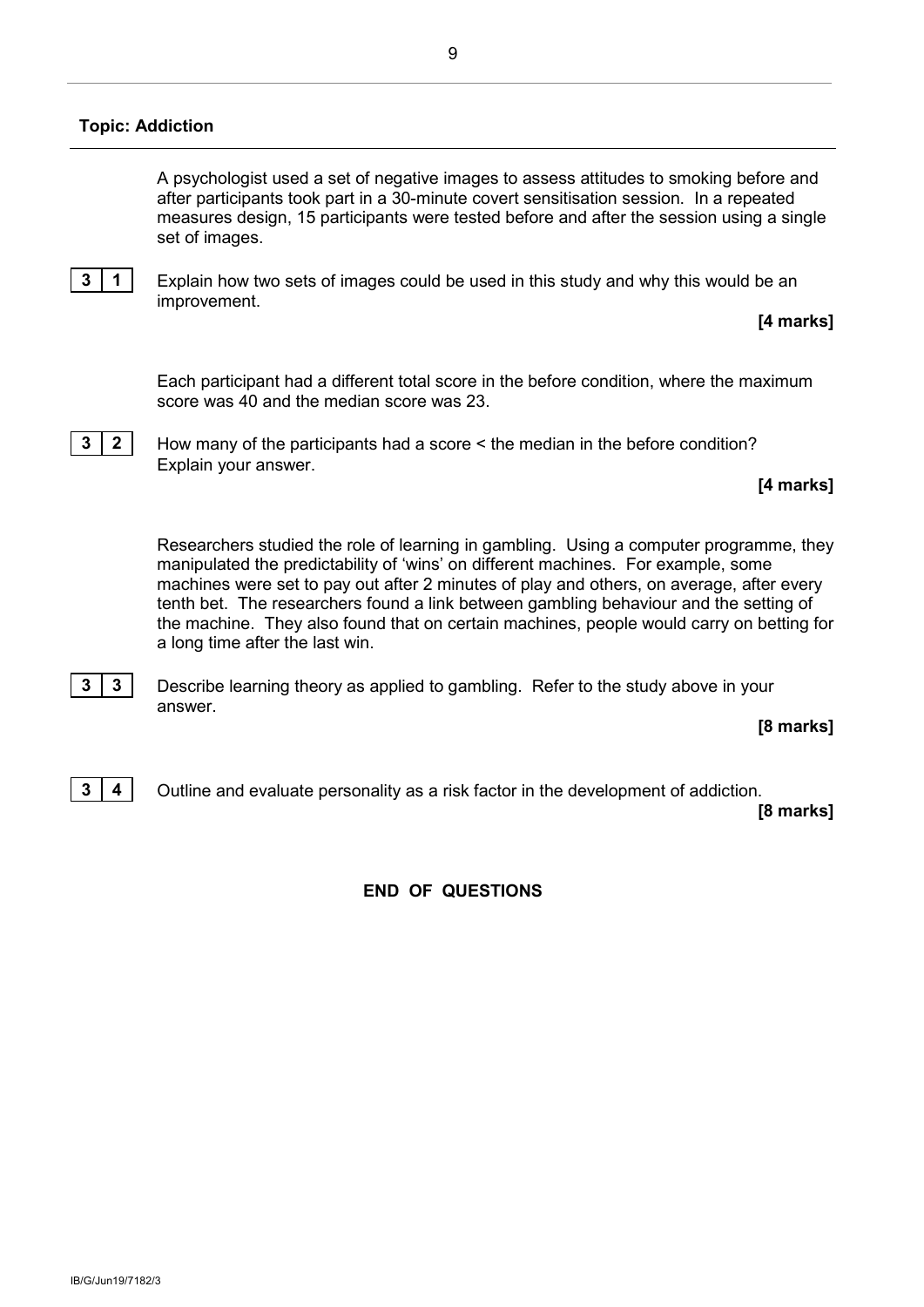# **There are no questions printed on this page**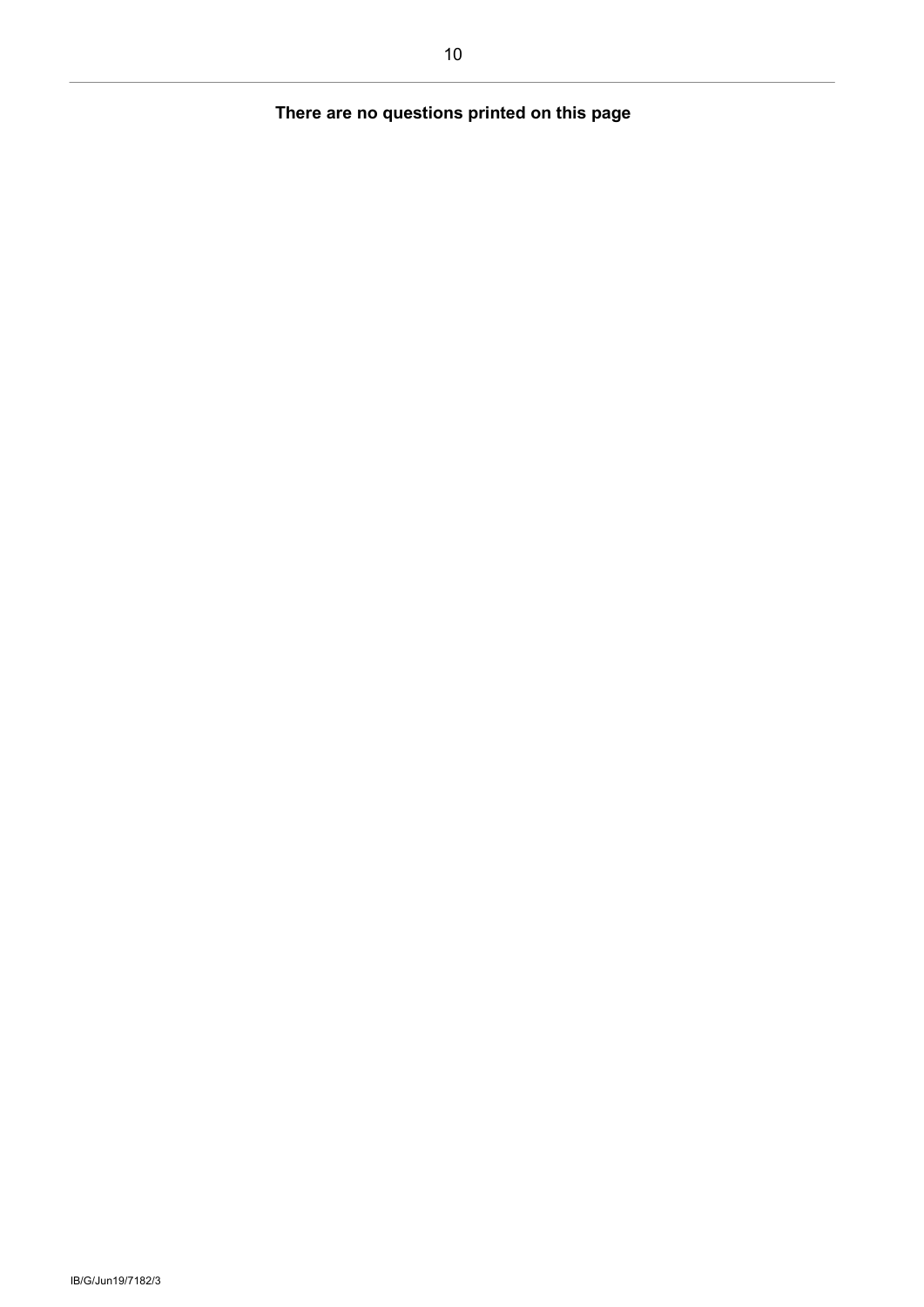# **There are no questions printed on this page**